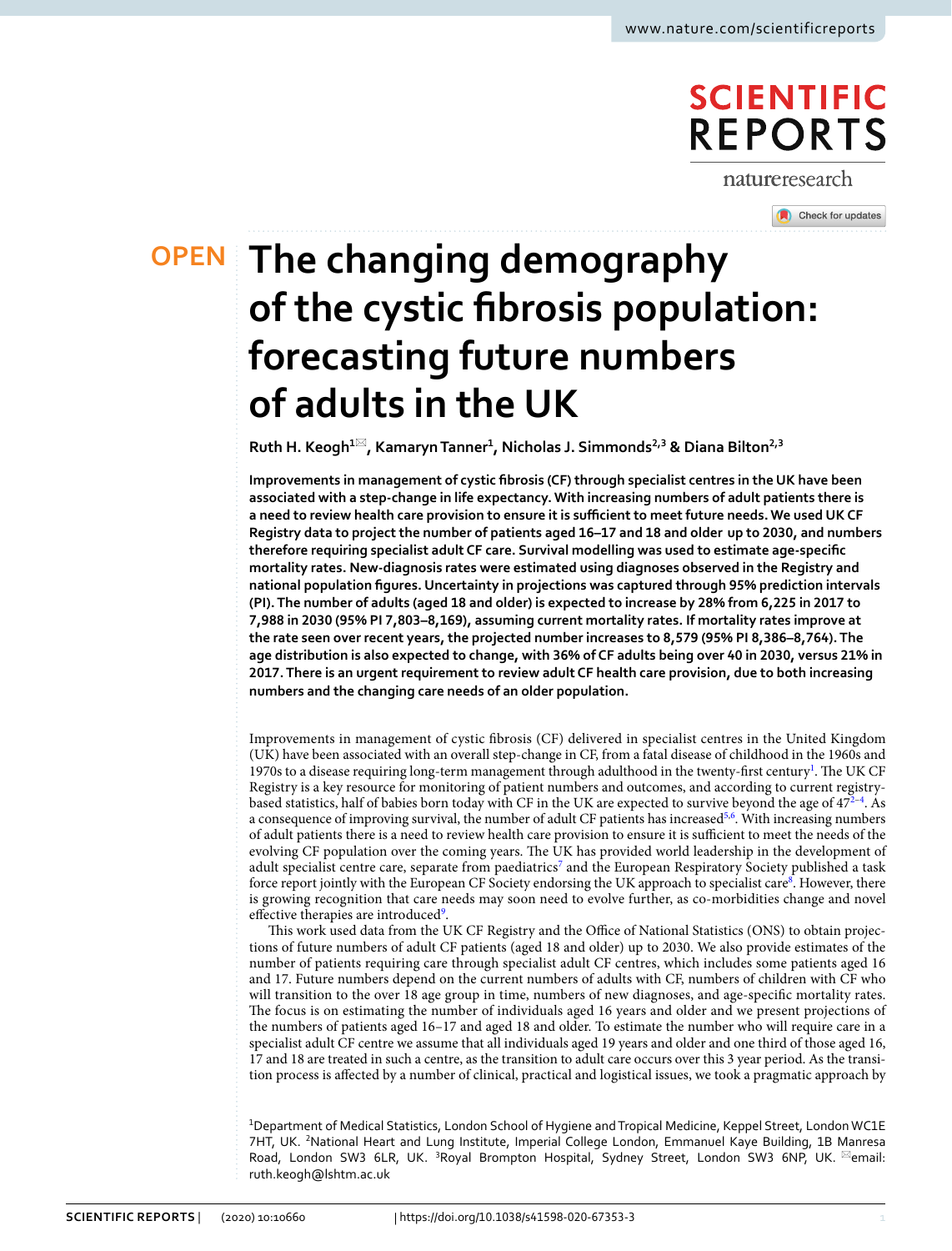evenly distributing the numbers over this 3 year age range. Alongside the estimates of future patient numbers, we provide 95% prediction intervals to quantify the uncertainty in the estimates. Our work is closely related to that of Burgel et al.<sup>[6](#page-6-4)</sup>, who obtained forecasts of patient numbers in 34 countries in Europe using data from the European CF Society Patient Registry. Their model forecasted an increase in the UK adult CF population (aged 18 and older) from 4,950 in 2010 to 8,876 in 2025, an increase of 76%. We hypothesised that their UK forecasts could be overestimates due to using over-estimates of the rate of new diagnoses, whereby new individuals appearing in the registry were counted as new diagnoses. The study made use of UK data captured over a period in which the UK CF Registry data acquisition methods changed, as a result of changes in the NHS commissioning of care and requirements for data collection, meaning that new individuals captured in the Registry were not necessarily new diagnoses. We avoid this by making use of diagnosis dates as well as dates of birth and death, together with use of UK population forecasts. We compare our fndings with those of Burgel et al.

Our results quantify the expected impact of sustained improvements in survival in CF on the population of individuals living with this condition up to 2030, and on the age distribution of the population. The results inform health care provision in the UK, to facilitate planning of service requirements in the presence of a larger CF population and increasing numbers of individuals reaching older ages. Furthermore, the methodology presented provides an approach to obtaining population projections using data from other disease registries and electronic health records, including how to incorporate estimates of uncertainty into the projections.

#### **Materials and methods**

**Data.** The primary resource for this study was the UK CF Registry. The UK CF Registry is a national, secure database sponsored and managed by the Cystic Fibrosis Trust<sup>[10](#page-6-8)</sup>. It was established in 1995 and records demographic data and longitudinal health data on nearly all people with CF in the UK, to date capturing data on over 12,000 individuals. The Registry includes >99% of individuals with CF in the UK $^{10}$ , making it a reliable resource for establishing current numbers of individuals with CF and for estimating quantities needed to derive population projections. Data are collected in a standardized way at designated (approximately) annual visits on over 250 variables in several domains, and have been recorded using a centralised database since 2007. Tis study makes use of dates of birth, diagnosis and death for individuals observed between 1996 and 2017. Dates of birth and death are provided in month–year format and the day was set to be the 15th of the month, following standard practice in survival analyses using UK CF Registry data.

To estimate expected numbers of new diagnoses in future years we required estimates of rates of new diagnoses by age and estimates of the size of the UK population up to 2030. To estimate rates of diagnosis we used numbers of new diagnoses from the UK CF Registry combined with ONS data on the size of the UK population by age up to 2017[11.](#page-6-9) ONS projections of the population size from 2018 to 2030 were used to project future numbers of diagnoses $^{12}$ .

**Statistical methods: overview.** A detailed description of the statistical analysis is given in the Supplementary Material. Here we provide an overview of the approach. The basis of the analysis is to estimate the number of individuals of each age *a* (*a*=16, 17,…,100) at the start of each calendar year from 2018 to 2030. Tese are then added together to provide an estimate of the total number of individuals aged 16–17 and the total number aged 18 and older at the start of each year.

The estimated number of patients aged  $a + 1$  at the start of 2018 is the observed number aged  $a$  at the start of 2017 who survive for 1 year, plus the observed number of new diagnoses at age *a* in 2017 who survive to the start of 2018. New diagnoses are all assumed to occur at the start of a given year, and so the number of individuals diagnosed at age *a* in 2017 who survive to the start of 2018 is the number who survive 1 year. To estimate the number of individuals aged *a*+1 at the start of 2019 we make use of the projected number of individuals aged *a* at the start of 2018 and the projected number of newly diagnosed individuals in 2018, alongside the 1-year survival probabilities. This is repeated year by year up to 2030. Individuals aged 3 years in 2017 will be aged 16 in 2030, and so the analysis requires numbers of individuals aged 3 years and older in 2017. Similarly, we need to take account of new diagnoses aged 4 years and older in 2018, aged 5 and older in 2019, and so on, up to age 15 and older in 2029. We do not need to incorporate information on newborn diagnoses or diagnoses in children aged under 3 years, because no children aged under 3 in 2017 (or later) will reach age 16 by 2030, the end of our forecast period.

**Statistical methods: estimating diagnosis and mortality rates.** Te analysis requires estimates of the probability of survival to age  $a+1$  conditional on survival to age  $a$  from each age  $a$  ( $a=3,...,100$ ). These probabilities were estimated using the UK CF Registry data using a flexible parametric survival model<sup>13</sup>, following the approach used by Keogh et al.<sup>4</sup>. This made use of dates of birth, diagnosis and death. Age of diagnosis and death were derived and the time scale for the survival analysis was age. Individuals who do not have a recorded date of death were censored at the end of 2017.

The analysis also requires estimated numbers of new diagnoses at each relevant age in each calendar year from 2018 to 2030. Age-specifc diagnosis rates were estimated using UK CF Registry data on the number of individuals diagnosed at each age during 2013–2017 and the number of individuals in the UK population over the same period using ONS population data<sup>11</sup>. The number of new diagnoses is small at all ages, so we considered new diagnoses in 5-year age groups, with diagnoses at ages 63 and older being combined due to very small numbers. The probability of diagnosis during a 1-year period was estimated for each age group as the number of diagnoses divided by the number in the UK population. The analysis uses the projected number of individuals in the UK population at each age in years from 2018–2030 multiplied by the diagnosis rates to obtain yearly numbers of new diagnoses at each relevant age. It is assumed that age-specifc diagnosis rates will remain similar up to 2030.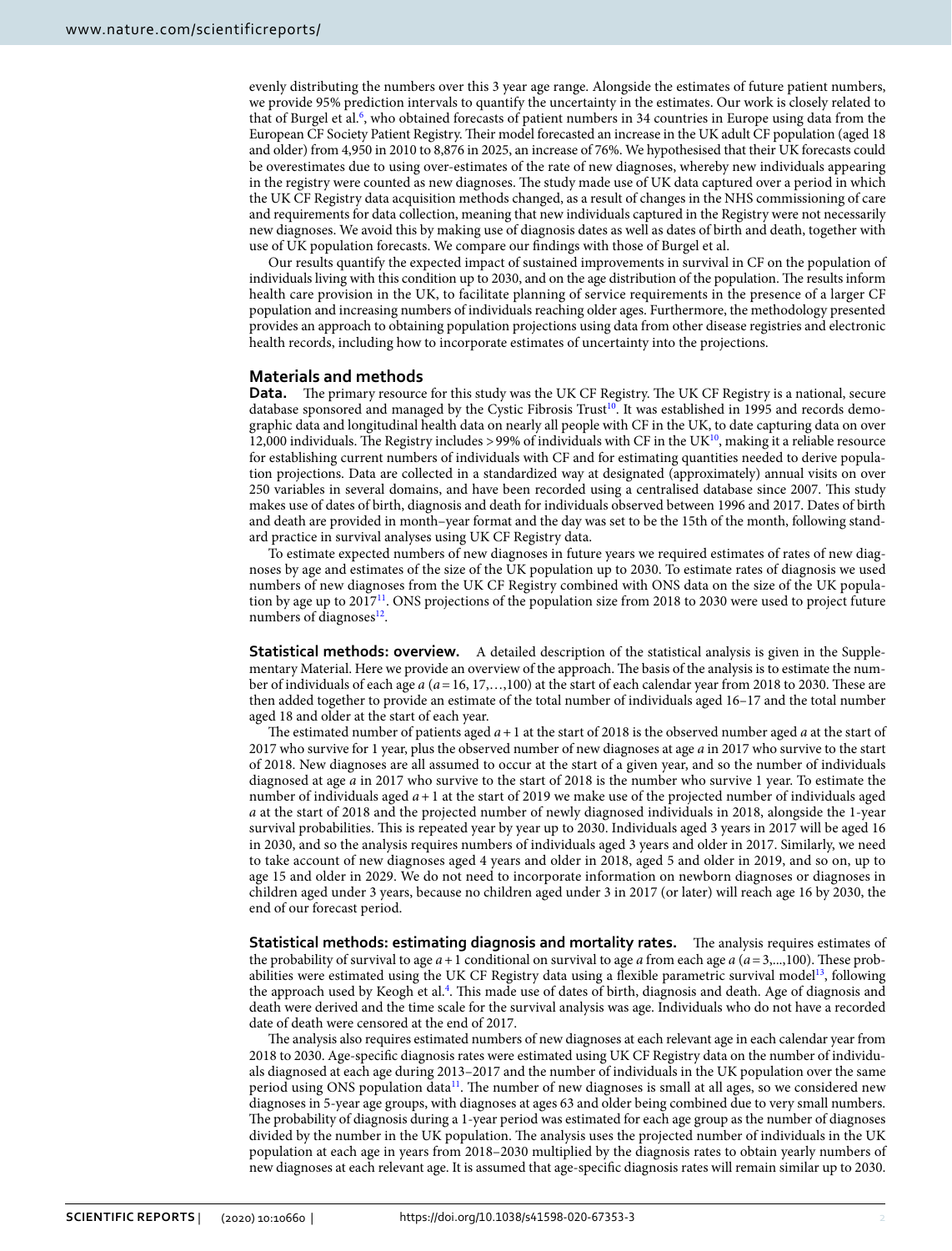| Age group | Number of new diagnoses | Number in the UK population | <b>Estimated diagnosis rate</b> |
|-----------|-------------------------|-----------------------------|---------------------------------|
| $3 - 7$   | 31                      | 20,183,682                  | $1.54E - 06$                    |
| $8 - 12$  | 35                      | 18,525,594                  | $1.89E - 06$                    |
| $13 - 17$ | 29                      | 18,289,582                  | $1.59E - 06$                    |
| $18 - 22$ | 24                      | 20,426,605                  | $1.17E - 06$                    |
| $23 - 27$ | 27                      | 22,206,310                  | $1.22E - 06$                    |
| $28 - 32$ | 20                      | 22,020,185                  | $9.08E - 07$                    |
| $33 - 37$ | 37                      | 21,244,044                  | $1.74E - 06$                    |
| $38 - 42$ | 28                      | 20,504,753                  | $1.37E - 06$                    |
| $43 - 47$ | 20                      | 22,723,270                  | 8.80E-07                        |
| $48 - 52$ | 12                      | 23,245,834                  | $5.16E - 07$                    |
| $53 - 57$ | 11                      | 21,024,065                  | 5.23E-07                        |
| $58 - 62$ | 13                      | 18,257,724                  | $7.12E - 07$                    |
| $63 - 81$ | 19                      | 52,878,448                  | $3.59E - 07$                    |

<span id="page-2-0"></span>**Table 1.** Observed numbers of new diagnoses by age group (defned by 5-year age groups, with ages 63 onwards being combined into a single group) from 2013–2017, number of individuals in the UK population during the same period based on ONS statistics, and the ratio (estimated diagnosis rate).

The analysis outlined above makes the assumption that age-specific mortality rates will remain the same up to 2030. We also derived population projections under conditions whereby recent decreases in mortality rates continue in the future. Specifcally, we estimated the linear downward trend in mortality rates over the 10-year period 2008–2017, and applied this to obtain projections under the assumption that mortality rates continue to decrease at the same rate in the future, or half that rate. This is similar to the approach used by Keogh et al.<sup>4</sup> and MacKenzie et al.<sup>14</sup>.

As a sensitivity analysis the analysis was repeated separately in males and females, since females have been shown to have worse survival than males<sup>[2](#page-6-1),[4](#page-6-2)</sup>. Mortality rates were estimated separately by sex. Diagnosis rates were assumed to be the same in males and females and half of new diagnoses were assumed to be in males and half in females.

We obtained 95% prediction intervals (95% PI) for the projected population numbers using an extended bootstrapping approach<sup>15,[16](#page-6-14)</sup>. The true future numbers are expected to lie within the 95% prediction interval with probability 0.95.

#### **Results**

A total of 12,904 individuals were recorded in the UK CF Registry between its starting year of 1996 and 2017, the most recent year of available data. Over the 10 year period from 2008 to 2017 the number of people aged 18 and older increased by 44% from 4,313 to 6,225, while the number of 16–17 year olds decreased from 627 to 483. Table [1](#page-2-0) shows the number of new diagnoses during 2013–2017 by age group alongside the number at those ages in the underlying UK population, and the resulting estimated diagnosis rates. In the youngest age group, 3–7 years, the diagnosis rate was estimated to be 1.54 per million. Diagnosis rates are higher in children and decreased with age. There were no observed new diagnoses after age 81 during 2013–2017 and the new diagnosis rate was assumed to be zero beyond this age.

Figure [1](#page-3-0) shows the estimated survivor curve obtained using data from 2013-2017. The full specification of the model and corresponding parameter estimates are provided in the Supplementary Materials. Tis model aligns closely with that of Keogh et al.<sup>4</sup>, but was fitted for the more recent period 2013-2017. Supplementary Table 2 shows the model-based estimated 1-year survival probabilities from ages 3–100, which are used in the projection algorithm.

Table [2](#page-3-1) shows the projected numbers of patients aged 16–17 and aged 18 and older for 2018–2030, and corresponding 95% prediction intervals, alongside the observed numbers from 2013–2017. The total number of individuals aged 16–17 is expected to increase by 20% from 483 in 2017 to 578 (95% PI 562–595) in 2030, and the number of individuals aged 18 and older is expected to increase by 28% from 6,225 to 7,988 (95% PI 7,803–8,169) over the same period. The 95% prediction intervals indicate that the actual number of adult CF patients in 2030 is expected lie in the range from 7,803 to 8,169 with probability 0.95. Under the assumption that all individuals aged 19 and older and one-third of patients aged 16–18 require care in an adult CF centre, we estimate that the total number of individuals requiring adult care will increase from 6,212 in 2017 to 7,981 (95% PI 7,797–8,162) in 2030, an increase of 28% (95% PI 26–31%).

Figure [2](#page-4-0) compares the observed age-distribution of patients aged 16 and older in 2017 with the projected age distribution in 2030. This indicates a significant change in the shape of the distribution. In 2030 it is expected that a greater percentage of the adult CF population will be older adults. In 2017, 49% of adult (aged 18 and older) were aged over 30, and 21% were aged over 40. In 2030, it is projected that 63% of adults (aged 18 and older) will be aged over 30, and 36% will be aged over 40.

The above results are based on an assumption that current mortality rates will hold in the future. Using data from 2008–2017 it was estimated that age-specifc mortality rates decreased by 3% per calendar year [hazard ratio 0.967 (95% CI 0.949, 0.987)]. Table [3](#page-4-1) shows the impact on projected numbers if the mortality rates continued to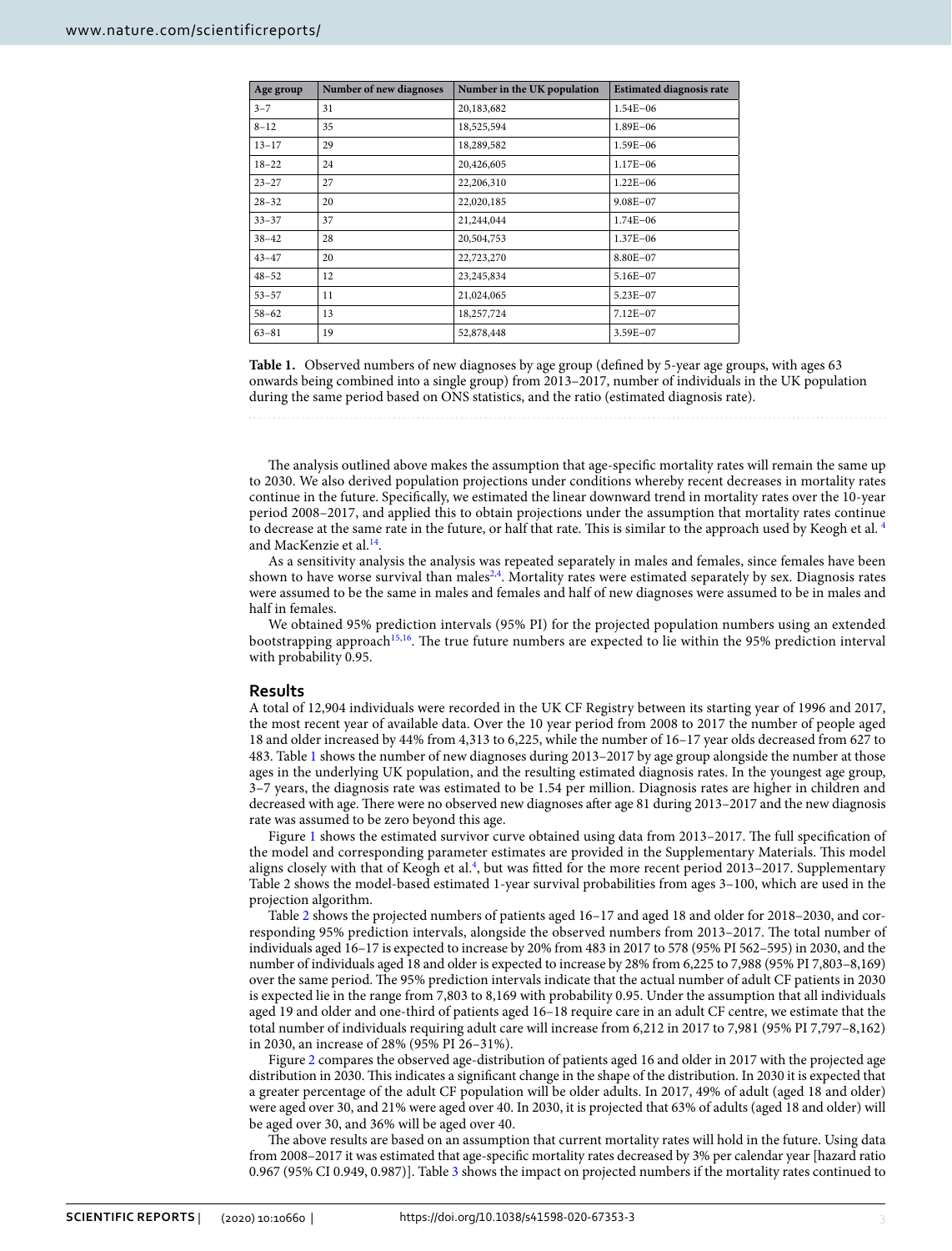

<span id="page-3-0"></span>Figure 1. Estimated survivor curve using UK CF Registry data from 2013-2017. The black curve is from the flexible parametric survival model. The grey line shows the Kaplan–Meier estimates for comparison. Dotted lines indicate 95% confdence intervals.

|      | Total aged 16-17 |                          | Total aged 18 and older |                          | Total requiring care in an adult<br>centre <sup>a</sup> |                          |
|------|------------------|--------------------------|-------------------------|--------------------------|---------------------------------------------------------|--------------------------|
| Year | Number           | 95% prediction interval  | <b>Number</b>           | 95% prediction interval  | Number                                                  | 95% prediction interval  |
| 2013 | 582              | $\overline{\phantom{0}}$ | 5,492                   | -                        | 5,493                                                   | $\qquad \qquad -$        |
| 2014 | 559              | $\overline{\phantom{0}}$ | 5,700                   |                          | 5,688                                                   | $\qquad \qquad -$        |
| 2015 | 539              |                          | 5,909                   | $\qquad \qquad -$        | 5,901                                                   | $\qquad \qquad -$        |
| 2016 | 526              | -                        | 6,098                   | $\overline{\phantom{0}}$ | 6,092                                                   | -                        |
| 2017 | 483              | $\overline{\phantom{0}}$ | 6.225                   | $\qquad \qquad -$        | 6,212                                                   | $\overline{\phantom{m}}$ |
| 2018 | 492              | (488, 497)               | 6,390                   | (6,361, 6,418)           | 6,379                                                   | (6,350, 6,407)           |
| 2019 | 476              | (470, 483)               | 6,505                   | (6,460, 6,548)           | 6,518                                                   | (6,474,6,561)            |
| 2020 | 442              | (435, 450)               | 6,669                   | (6,610, 6,726)           | 6,635                                                   | (6,577,6,692)            |
| 2021 | 492              | (483, 501)               | 6,759                   | (6,688, 6,829)           | 6,788                                                   | (6,717, 6,858)           |
| 2022 | 491              | (481, 502)               | 6,881                   | (6,797, 6,963)           | 6,886                                                   | (6,802, 6,968)           |
| 2023 | 493              | (482, 505)               | 7,011                   | (6,914, 7,106)           | 7,008                                                   | (6,912, 7,103)           |
| 2024 | 544              | (532, 556)               | 7,124                   | (7,014, 7,231)           | 7,147                                                   | (7,037, 7,254)           |
| 2025 | 558              | (545, 572)               | 7,248                   | (7, 126, 7, 368)         | 7,265                                                   | (7, 143, 7, 385)         |
| 2026 | 539              | (525, 554)               | 7,402                   | (7,268,7,534)            | 7,390                                                   | (7,256, 7,522)           |
| 2027 | 601              | (587, 617)               | 7,532                   | (7,385, 7,676)           | 7,554                                                   | (7,407,7,698)            |
| 2028 | 631              | (615, 647)               | 7,659                   | (7, 499, 7, 815)         | 7,690                                                   | (7,530, 7,846)           |
| 2029 | 611              | (595, 628)               | 7,841                   | (7,669, 8,010)           | 7,825                                                   | (7,653, 7,993)           |
| 2030 | 578              | (562, 595)               | 7,988                   | (7,803, 8,169)           | 7,981                                                   | (7,797, 8,162)           |

<span id="page-3-1"></span>**Table 2.** Observed (2013–2017) and projected (2018–2030) numbers of people with CF aged 16–17, aged 18 and older and the expected total number of individuals requiring adult care (calculated as the number aged 19 and older plus one third of the number aged 16–18). All projected numbers were rounded to the nearest integer, with corresponding 95% prediction intervals <sup>a</sup>Total number requiring care in an adult centre is the number aged 19 and older plus one third of the number aged 16, 17 or 18.

decrease by the same amount each year up to 2030, and if they decreased by half that amount. If mortality rates continue to decrease at the same rate, the projected number of adults in 2030 would be expected to increase by 38% (95% PI 35–41%) to 8,579 (95% PI 8,386–8,764). If mortality rates decreased at half that rate, the projected number projected number of adults in 2030 would be expected to increase by 35% (95% PI 32–38%) to 8,390 (95% PI 8,187–8,588). Te projected numbers requiring care in an adult specialist centre would be expected to increase by similar percentages (see Supplementary Table 3).

Breaking the results down by sex (Supplementary Table 4), the number of adult females with CF is expected to increase by 29% from 2,798 in 2017 to 3,619 (95% PI 3,497–3,739) in 2030, and the number of adult males is estimated to increase by 27% from 3,427 to 4,368 (95% PI 4,246-4,481) over the same time period. The number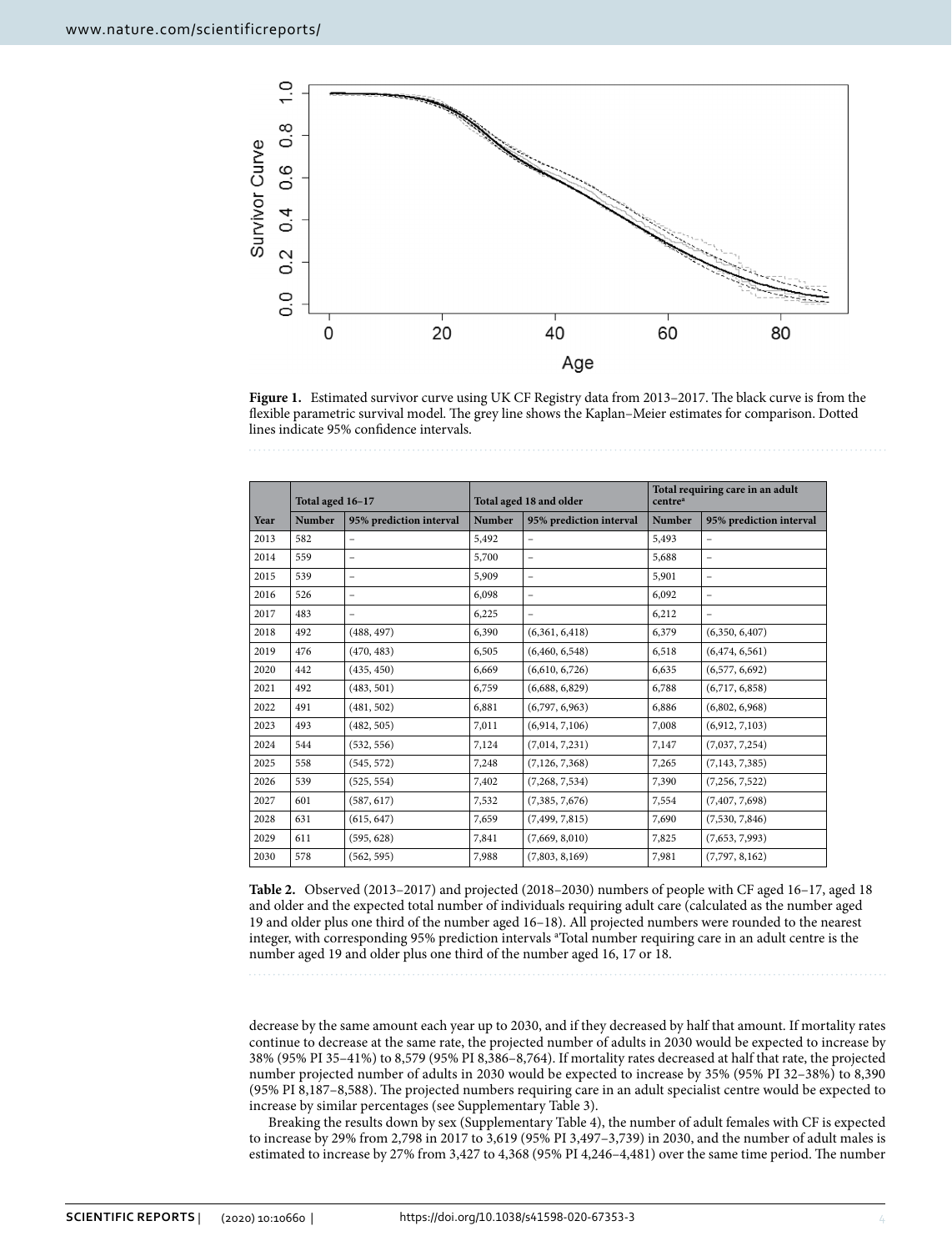

<span id="page-4-0"></span>**Figure 2.** Distribution of ages of people with CF aged 16 and older: based on observed numbers for 2017 and projected numbers for 2030.

|      | (a) Assuming mortality rates do not<br>change |                          | (b) Assuming mortality rates<br>improve at half the rate as during<br>2008-2017 |                         | (c) Assuming mortality rates<br>improve at the same rate as during<br>2008-2017 |                         |
|------|-----------------------------------------------|--------------------------|---------------------------------------------------------------------------------|-------------------------|---------------------------------------------------------------------------------|-------------------------|
| Year | <b>Number</b>                                 | 95% prediction interval  | <b>Number</b>                                                                   | 95% prediction interval | <b>Number</b>                                                                   | 95% prediction interval |
| 2013 | 5,492                                         |                          | 5,492                                                                           | $\qquad \qquad -$       | 5,492                                                                           | -                       |
| 2014 | 5,700                                         |                          | 5,700                                                                           | $\qquad \qquad -$       | 5,700                                                                           | -                       |
| 2015 | 5,909                                         | $\overline{\phantom{0}}$ | 5,909                                                                           | $\qquad \qquad -$       | 5,909                                                                           |                         |
| 2016 | 6,098                                         |                          | 6,098                                                                           | $\qquad \qquad -$       | 6,098                                                                           | -                       |
| 2017 | 6,225                                         | -                        | 6,225                                                                           |                         | 6,225                                                                           |                         |
| 2018 | 6,390                                         | (6,361, 6,418)           | 6,405                                                                           | (6,376,6,433)           | 6,407                                                                           | (6,378, 6,435)          |
| 2019 | 6,505                                         | (6,460, 6,548)           | 6,538                                                                           | (6,492, 6,582)          | 6,544                                                                           | (6,498, 6,588)          |
| 2020 | 6,669                                         | (6,610, 6,726)           | 6,723                                                                           | (6,661, 6,781)          | 6,735                                                                           | (6,674,6,793)           |
| 2021 | 6,759                                         | (6,688, 6,829)           | 6,835                                                                           | (6,759, 6,908)          | 6,856                                                                           | (6,781, 6,927)          |
| 2022 | 6,881                                         | (6,797, 6,963)           | 6,982                                                                           | (6,893, 7,069)          | 7,013                                                                           | (6,924, 7,098)          |
| 2023 | 7,011                                         | (6,914, 7,106)           | 7,141                                                                           | (7,036, 7,241)          | 7,184                                                                           | (7,081, 7,281)          |
| 2024 | 7,124                                         | (7,014, 7,231)           | 7,284                                                                           | (7,166, 7,399)          | 7,342                                                                           | (7,226, 7,452)          |
| 2025 | 7,248                                         | (7, 126, 7, 368)         | 7,442                                                                           | (7,309, 7,571)          | 7,517                                                                           | (7,387, 7,639)          |
| 2026 | 7,402                                         | (7,268, 7,534)           | 7,633                                                                           | (7, 485, 7, 774)        | 7,726                                                                           | (7,584, 7,861)          |
| 2027 | 7,532                                         | (7,385, 7,676)           | 7,801                                                                           | (7,640, 7,957)          | 7.915                                                                           | (7,760, 8,062)          |
| 2028 | 7,659                                         | (7,499, 7,815)           | 7,969                                                                           | (7,794, 8,139)          | 8,106                                                                           | (7,938, 8,266)          |
| 2029 | 7,841                                         | (7,669, 8,010)           | 8,196                                                                           | (8,007, 8,380)          | 8,358                                                                           | (8,178, 8,531)          |
| 2030 | 7,988                                         | (7,803, 8,169)           | 8,390                                                                           | (8,187, 8,588)          | 8,579                                                                           | (8,386, 8,764)          |

<span id="page-4-1"></span>**Table 3.** Observed (2013–2017) and projected (2018–2030) total numbers of adults (aged 18 and older) with CF, with corresponding 95% prediction intervals for projected numbers: (a) Assuming mortality rates do not change over time; (b) Assuming mortality rates improve at half the rate as during 2008–2017; (c) Assuming mortality rates improve at the same rate as during 2008–2017.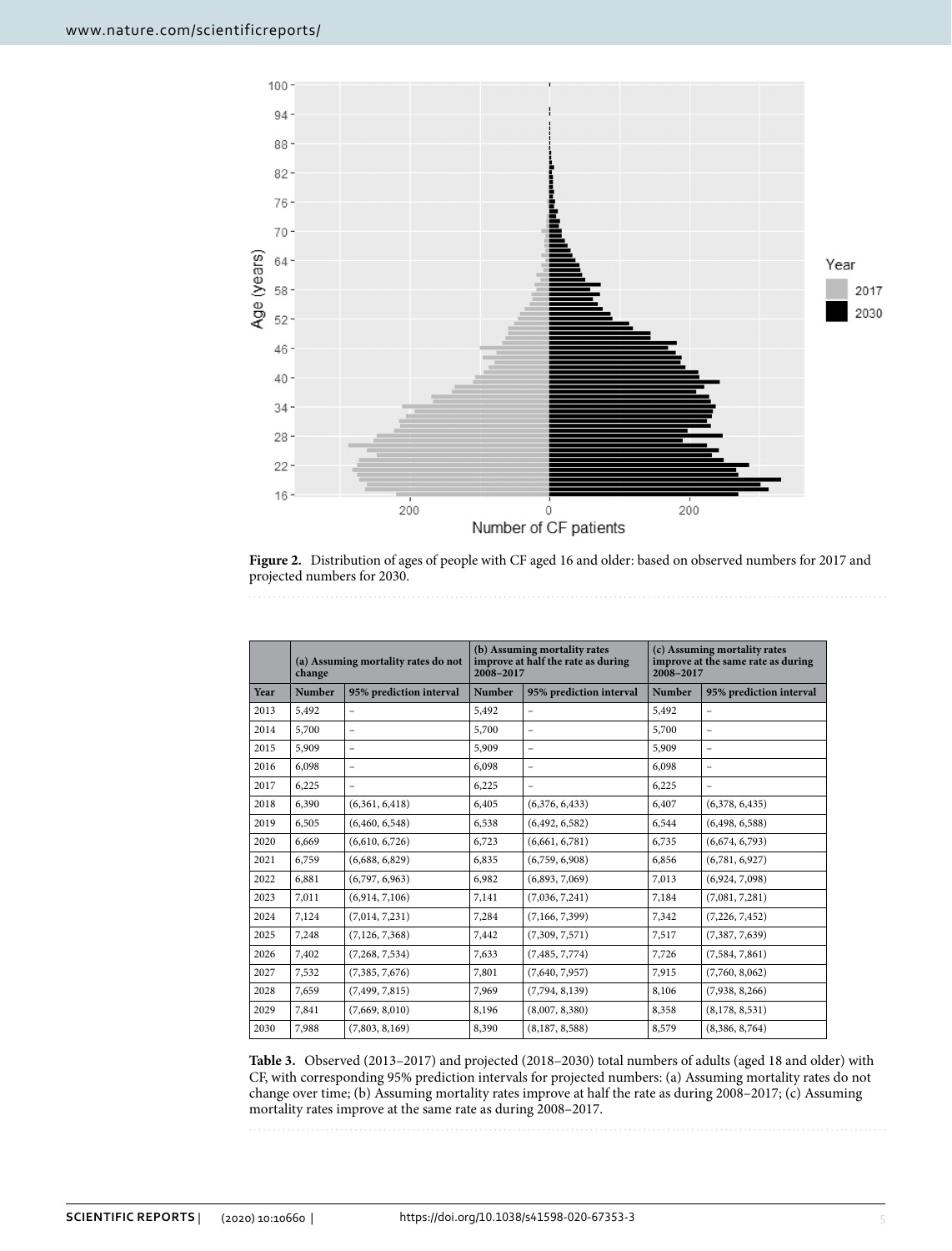of females requiring specialist adult care is expected to increase by 35% from 2,792 in 2017 to 3,761 in 2030 (95% PI 3,667–3,856), and the number of males is by 23% from 3,419 to 4,220 (95% PI 4,114–4,324).

#### **Discussion**

We have used UK CF Registry data to obtain projections of numbers of CF patients aged 16 years and older up to 2030. Results show that the expected number of adults (aged 18 and older) with cystic fbrosis is expected to increase by 28% from 6,212 in 2017 to 7,981 in 2030 (95% PI 7,797–8,162). Tis assumes no improvements in mortality rates. If mortality rates continue to improve at the rate seen over the recent 10 year period, the number would increase to 8,572 (95% PI 8,379–8,756), which is a 38% increase. We also showed how the age distribution of people with CF is expected to change in the coming years, such that there is expected to be a greater proportion of patients at older ages.

As noted in the introduction, our work is closely related to that of Burgel et al.<sup>[6](#page-6-4)</sup>, who obtained forecasts of patient numbers in 34 countries in Europe using data from the European CF Society Patient Registry. As we had hypothesised, our estimates of future adult patient numbers are lower than those obtained by Burgel et al., and this is thought to be due to their counting of new individuals appearing in the registry during a period of improving data capture as new diagnoses. Tey forecasted 8,876 adult CF patients in the UK in 2025, compared with our estimate of 7,248 (95% PI 7,126, 7,368). The key difference between the two studies is that we made use of diagnosis dates observed in the Registry and UK population forecasts to estimate diagnosis rates, whereas Burgel et al. did not have access to this information and assumed that new individuals observed in the data in a given year were due to new diagnoses. Our methodology difered slightly: they estimated age-specifc mortality rates non-parametrically, compared with our flexible parametric approach. This is not thought to have had a major impact on results as the methodological approaches are conceptually similar, involving estimation of how the population fows from one year to the next by estimating how many individuals fow into and out of the population each year. Burgel et al.<sup>17</sup> updated their earlier results for France, including alterations to account for possible over-estimates of new diagnoses in the earlier work, which was attributed in part to changes in the population coverage of the registry data.

A major strength of our analysis is that we had access to dates of birth, diagnosis and death from the UK CF Registry from 1996 up to the end of 2017. Strengths of our analytical approach are that we made use of ONS statistics to obtain realistic diagnosis rate estimates and that we obtained prediction intervals to quantify the uncertainty in our estimates. Furthermore, we performed sensitivity analyses to assess the potential impact of future improvements in mortality rates. Limitations are that UK population forecasts are made up of diferent ethnic groups who are at diferent risk of CF due to genetic diferences, and hence the denominator used to estimate diagnosis rates may have been too high. We also assumed that age-specifc diagnosis rates will remain similar up to 2030. Diagnosis rates at older ages could, however, increase gradually over time with better diagnostic techniques and more extensive genotyping identifying more individuals with atypical CF. Our assumptions around diagnosis rates are not thought to have had an important impact on the results, since the survival of existing people already known to have CF is the main driver behind the increased projected numbers, rather than new diagnoses.

We did not account in our analysis for the impact of new and future CFTR modulators on survival. Ivacafor is now used by at least 7% of the UK CF population since its introduction in  $2012^{18}$  $2012^{18}$  $2012^{18}$ . Although improvements in mortality rates for this subset of the population will have been incorporated into our survival model, we did not look separately by genotype in order to obtain the projections. Recently (2019) reimbursement for the modulators lumacafor/ivacafor (Orkambi) and tezacafor/ivacafor (Symkevi) has been agreed in the UK, providing access to a much greater proportion of patients (> 50%), however the efect these therapies have on survival trends will not have been captured by our analyses. Of greater importance will be the impact of so called 'triple therapy' (elexacaftor/ivacaftor/tezacaftor)—this highly effective CFTR modulator therapy produced very impres-sive results in clinical trials and will be potentially prescribed to up to 90% of the CF population<sup>[19,](#page-6-17)20</sup>. In future work it will be important to stratify analyses by genotype and account for the impact of these new treatments. The statistical methods described in this paper could be used in conjunction with estimates of the impact of CFTR modulators on mortality rates, when they become available, to estimate numbers of future patients accounting for these developments. However, predicting this impact on adults – at least in the medium term—is likely to be very challenging as the majority have established and sometimes advanced, multimorbid, disease, which modulators will likely slow at best, so respiratory failure and the associated high care needs (e.g. non-invasive ventilation) will still develop<sup>[21](#page-6-19)</sup>. An ageing CF population is already bringing new challenges, such as increasing diabetes, liver disease and cancer<sup>22-24</sup>. We do not yet know the long-term effect CFTR modulators will have on these. Therefore, the need for specialist care is going to continue to be very relevant but will clearly need to evolve in these changing times.

Data from the [2](#page-6-1)017 UK CF Registry Annual Report<sup>2</sup> show that care was provided for adults in 26 specialist centres. Our fndings suggest an urgent requirement to review health care provision for adults with CF in the UK as numbers increase, disease characteristics change and new therapies are introduced. It will be important to ensure there is capacity to transition more patients from paediatric care, but perhaps more importantly will be the ability to care for a growing proportion of older, increasingly complicated adults, and also perhaps a more stable younger cohort who will predominantly require outpatient-based care. Innovative technologies with remote monitoring may also be important here. With increasing numbers of patients, many of whom will lead busy active lives despite their comorbidities, we believe these data provide the vital impetus to act now to ensure care provision has the capacity and is ft for purpose for the changing needs of this adult CF population.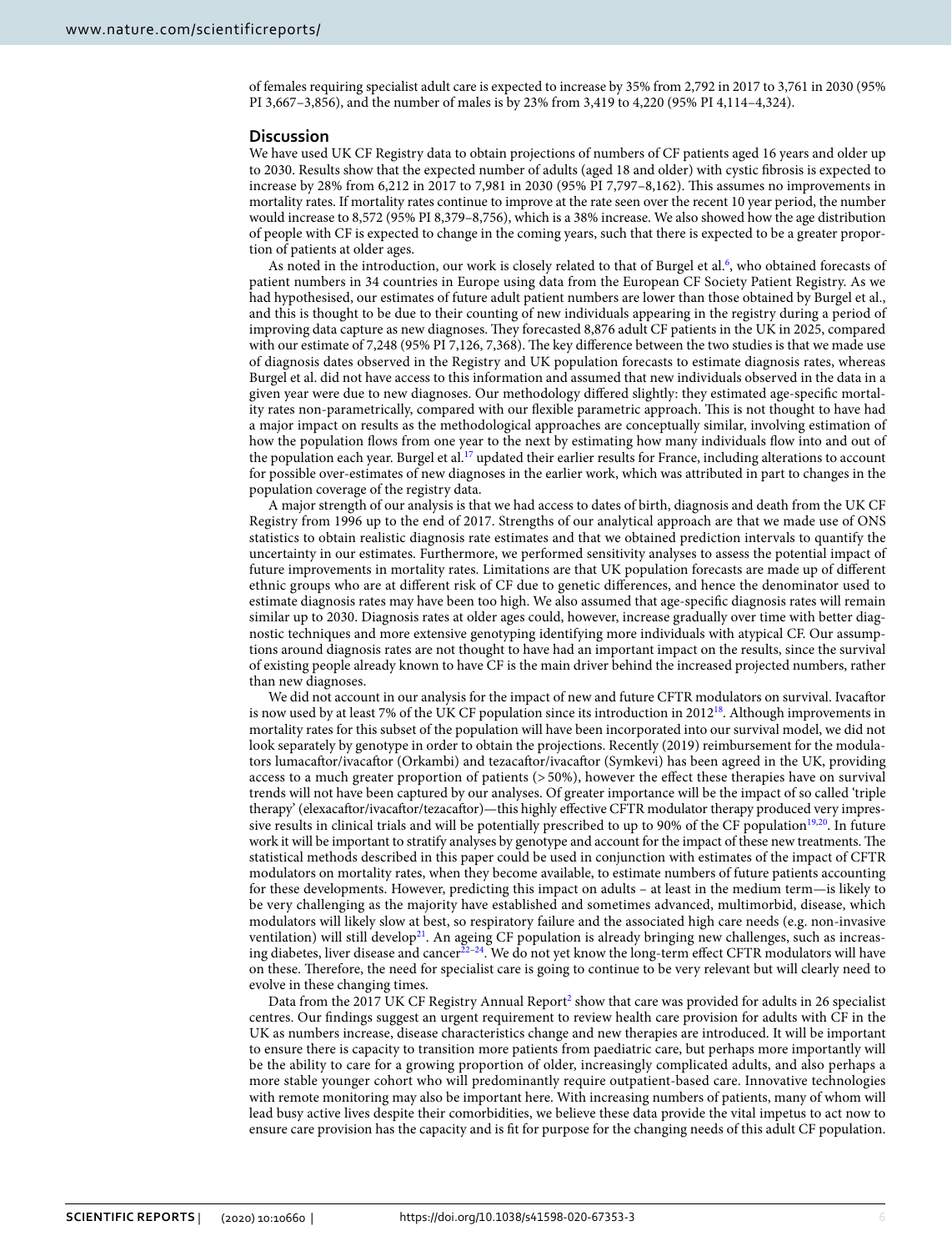## **Data availability**

Tis work used anonymized data from the UK Cystic Fibrosis Registry, which has Research Ethics Approval (REC ref: 07/Q0104/2). The use of the data was approved by the Registry Research Committee (Data Request Reference 349). Data are available following application to the Registry Research Committee. [https://www.cysti](https://www.cysticfibrosis.org.uk/the-work-we-do/uk-cf-registry/apply-for-data-from-the-uk-cf-registry) [cfbrosis.org.uk/the-work-we-do/uk-cf-registry/apply-for-data-from-the-uk-cf-registry.](https://www.cysticfibrosis.org.uk/the-work-we-do/uk-cf-registry/apply-for-data-from-the-uk-cf-registry)

Received: 29 February 2020; Accepted: 1 June 2020

#### **References**

- <span id="page-6-1"></span><span id="page-6-0"></span>1. Chiron, R. *et al.* A model for active and healthy ageing with a rare genetic disease: cystic fbrosis. *Eur. Respir. J.* **47**, 714–719 (2016). 2. Cystic Fibrosis Trust. Cystic fbrosis registry report 2017. [https://www.cysticfbrosis.org.uk/the-work-we-do/uk-cf-registry/repor](https://www.cysticfibrosis.org.uk/the-work-we-do/uk-cf-registry/reporting-and-resources)
- [ting-and-resources.](https://www.cysticfibrosis.org.uk/the-work-we-do/uk-cf-registry/reporting-and-resources) Accessed 10 August 2019.
- 3. Keogh, R. H. & Stanojevic, S. A guide to interpreting estimated median age of survival in cystic fbrosis patient registry reports. *J. Cyst. Fibros.* **17**, 213–217 (2018).
- <span id="page-6-2"></span>4. Keogh, R. H., Szczesniak, R., Taylor-Robinson, D. & Bilton, D. Up-to-date and projected estimates of survival for people with cystic fbrosis using baseline characteristics: a longitudinal study using UK patient registry data. *J. Cyst. Fibros.* **17**, 218–227 (2018).
- <span id="page-6-3"></span>5. Stephenson, A. L., Stanojevic, S., Sykes, J. & Burgel, P.-R. Te changing epidemiology and demography of cystic fbrosis. *La Presse Médicale* **46**, e87–e95 (2017).
- <span id="page-6-4"></span>6. Burgel, P.-R. *et al.* Future trends in cystic fbrosis demography in 34 European countries. *Eur. Respir. J.* **46**, 133–141 (2015).
- <span id="page-6-5"></span>7. NHS England. NHS commissioning, specialised services. A01 Specialised Respiratory. A01/S/a Cystic Fibrosis Adult. 2018. [https](https://www.england.nhs.uk/commissioning/spec-services/npc-crg/group-a/a01/) [://www.england.nhs.uk/commissioning/spec-services/npc-crg/group-a/a01/.](https://www.england.nhs.uk/commissioning/spec-services/npc-crg/group-a/a01/) Accessed 9 August 2019.
- <span id="page-6-6"></span>8. Elborn, J. S. *et al.* Report of the European Respiratory Society/European Cystic Fibrosis Society task force on the care of adults with cystic fbrosis. *Eur. Respir. J.* **47**, 420–428 (2016).
- <span id="page-6-7"></span>9. Bell, S. C. *et al.* Te future of cystic fbrosis care: a global perspective. *Lancet Respir. Med.* **8**, 65–124 (2020).
- <span id="page-6-8"></span>10. Taylor-Robinson, D. *et al.* Data Resource Profle: the UK Cystic Fibrosis Registry. *Int. J. Epidemiol.* **47**, 9–10e (2018).
- <span id="page-6-9"></span>11. Office of National Statistics 2019. UK population estimates 1838 to 2018 (Table 3). [https://www.ons.gov.uk/peoplepopulationandc](https://www.ons.gov.uk/peoplepopulationandcommunity/populationandmigration/populationestimates/datasets/populationestimatesforukenglandandwalesscotlandandnorthernireland) [ommunity/populationandmigration/populationestimates/datasets/populationestimatesforukenglandandwalesscotlandandnorth](https://www.ons.gov.uk/peoplepopulationandcommunity/populationandmigration/populationestimates/datasets/populationestimatesforukenglandandwalesscotlandandnorthernireland) [ernireland.](https://www.ons.gov.uk/peoplepopulationandcommunity/populationandmigration/populationestimates/datasets/populationestimatesforukenglandandwalesscotlandandnorthernireland) Accessed 14 July 2019.
- <span id="page-6-10"></span>12. Office of National Statistics 2019. File: Z1-Zipped Population Projections Data Files, UK. [https://www.ons.gov.uk/peoplepopulatio](https://www.ons.gov.uk/peoplepopulationandcommunity/populationandmigration/populationprojections/datasets/z1zippedpopulationprojectionsdatafilesuk) [nandcommunity/populationandmigration/populationprojections/datasets/z1zippedpopulationprojectionsdataflesuk](https://www.ons.gov.uk/peoplepopulationandcommunity/populationandmigration/populationprojections/datasets/z1zippedpopulationprojectionsdatafilesuk). Accessed 14 July 2019.
- <span id="page-6-11"></span>13. Royston, P. & Parmar, M. K. B. Flexible parametric proportional-hazards and proportional-odds models for censored survival data, with application to prognostic modelling and estimation of treatment efects. *Stat. Med.* **21**, 2175–2197 (2002).
- <span id="page-6-12"></span>14. MacKenzie, T. *et al.* Longevity of patients with cystic fbrosis in 2000 to 2010 and beyond: Survival analysis of the Cystic Fibrosis Foundation Patient Registry. *Ann. Intern. Med.* **161**, 233–241 (2014).
- <span id="page-6-13"></span>15. Davison, A. C. & Hinkley, D. V. *Bootstrap Methods and Teir Application* (Cambridge University Press, Cambridge, 1997).
- <span id="page-6-15"></span><span id="page-6-14"></span>16. Mandel, M. Simulation-based confdence intervals for functions with complicated derivatives. *Am. Stat.* **67**, 76–81 (2013). 17. Burgel, P.-R., Bellis, G. & Elbourn, J. S. Modelling future trends in cystic fbrosis demography using the French Cystic Fibrosis Registry: update and sensitivity analysis. *Eur. Respir. J.* **50**, 1700763 (2017).
- <span id="page-6-16"></span>18. Ramsey, B. W. *et al.* A CFTR potentiator in patients with cystic fbrosis and the G551D mutation. *N. Engl. J. Med.* **365**, 1663–1672 (2011).
- <span id="page-6-17"></span>19. Middleton, P. G. *et al.* Elexacafor–tezacafor–ivacafor for cystic fbrosis with a single Phe508del allele. *N. Engl. J. Med.* **381**, 1809–1819 (2019).
- <span id="page-6-18"></span>20. Heijerman, H. G. M. *et al.* Efficacy and safety of the elexacaftor plus tezacaftor plus ivacaftor combination regimen in people with cystic fbrosis homozygous for the F508del mutation: a double-blind, randomised, phase 3 trial. *Lancet* **394**, 1940–1948 (2019).
- <span id="page-6-19"></span>21. Archangelidi, O. *et al.* Non-invasive ventilation and clinical outcomes in cystic fbrosis: fndings from the UK CF registry. *J. Cyst. Fibros.* **18**, 665–670 (2019).
- <span id="page-6-20"></span>22. Yamada, A. *et al.* Risk of gastrointestinal cancers in patients with cystic fbrosis: a systematic review and meta-analysis. *Lancet Oncol.* **19**, 758–767 (2018).
- 23. Toledano, M. B. *et al.* Te emerging burden of liver disease in cystic fbrosis patients: a UK nationwide study. *PLoS ONE* **14**, e0212779.<https://doi.org/10.1371/journal.pone.0212779>(2019).
- <span id="page-6-21"></span>24. Schwarz, C. & Hartl, D. Cystic fbrosis in Europe: patients live longer but are we ready?. *Eur. Respir. J.* **46**, 11–12 (2015).

#### **Acknowledgements**

The authors thank people with cystic fibrosis and their families for consenting to their data being held in the UK Cystic Fibrosis Registry, and NHS teams in CF centres and clinics for the input of data into the Registry. We also thank the UK Cystic Fibrosis Trust and the Registry Steering Committee for access to anonymized UK Cystic Fibrosis Registry data and the CF Epi-Net Strategic Research Centre data group for contributions to data preparation and cleaning. The authors thank Professor Nicholas Jewell (London School of Hygiene & Tropical Medicine) for advice on aspects of the statistical methodology. RHK was supported by a MRC fellowship (MR/ M014827/1) and a UKRI Future Leaders Fellowship (MR/S017968/1).

#### **Author contributions**

D.B. conceived the study. R.H.K. and K.T. conceived the statistical approach and performed the analyses. D.B. and N.J.S. interpreted the results. All authors contributed to the writing of the manuscript.

#### **Competing interests**

NJS has received consultancy fees from Vertex, Roche, Chiesi and Pulmocide. He has received honoraria for speaking engagements from Vertex, Chiesi, Gilead, Teva and Zambon. The remaining co-authors have no conficts of interest with the content of this article.

### **Additional information**

**Supplementary information** is available for this paper at [https://doi.org/10.1038/s41598-020-67353-3.](https://doi.org/10.1038/s41598-020-67353-3)